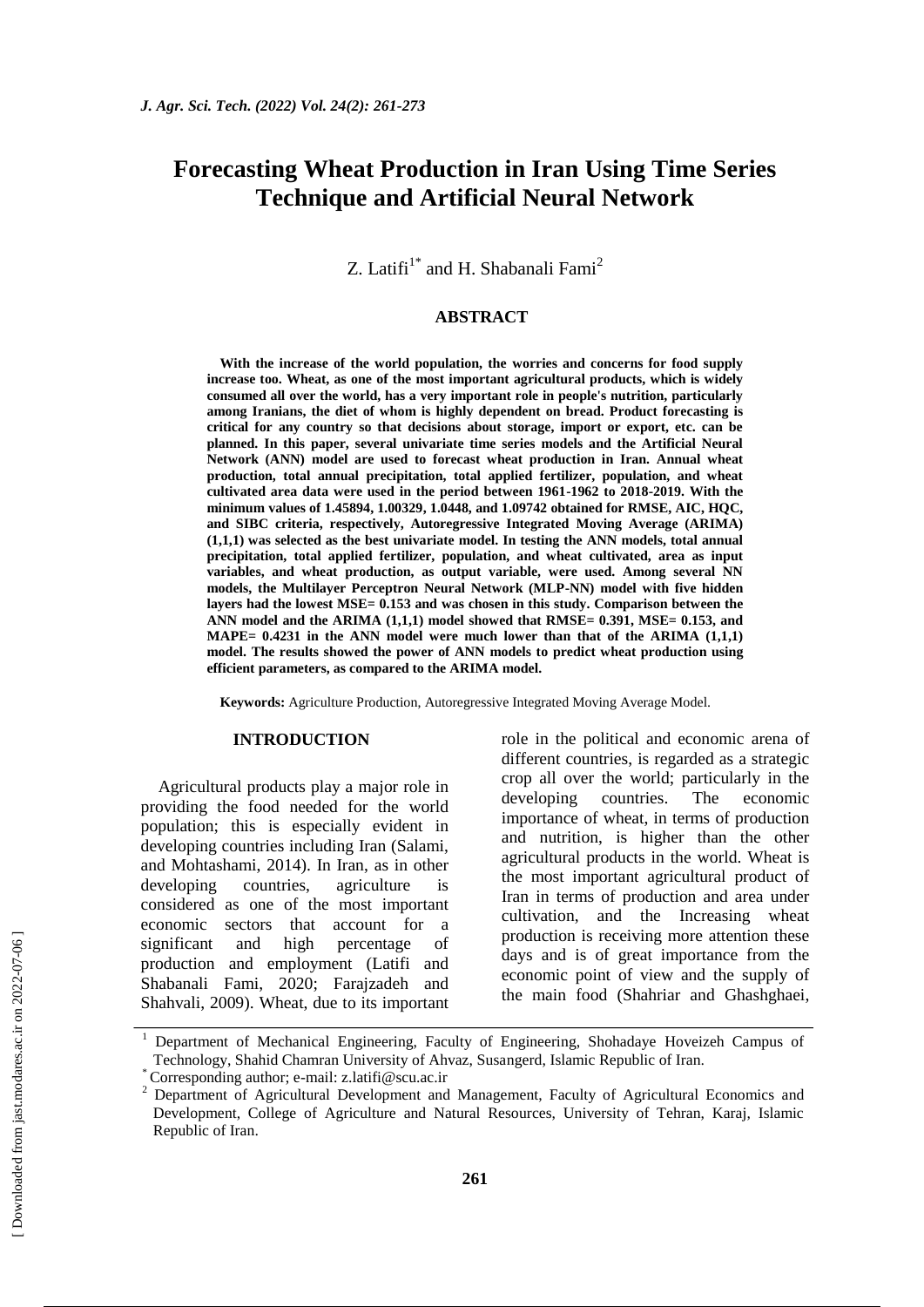

2018). Cereals, including wheat, can meet the humans' daily needs, including carbohydrates, proteins, fats, minerals, and some vitamins; provided that bran is not completely absorbed (Shewry and Hey, 2015). As economic and agricultural experts have acknowledged, wheat production in Iran does not have a favorable increasing trend because of the natural geographical problems and lack of financial and installation resources in the field of irrigation and drainage networks. On the other hand, traditional and rainfed cultivation is prevalent. Also, there is a lack of mechanized operations, lack of quality seeds and suitable chemical fertilizers, soil and water problems, and lack of access to technology and modern science, poor marketing, etc. (Ministry of Agriculture Jihad, 2020). Wheat production time series trend plot from 1961-1962 to 2018-2019 is shown in Figure 1. According to the Food and Agriculture Organization of the United Nations (FAO, 2020), between 1961-1962 and 2018-2019, wheat production had an increasing trend in the world and more than tripled.

Forecasting of agricultural products is essential for farmers, agricultural industries, and, specially, governments; through which, based on estimates of domestic agricultural products, they can make the necessary planning. According to production forecasts, planners must decide on the target level of production so that people's demands are met in the future. Low production can lead to more production gaps for a particular commodity in the country and thus it might lead to serious food insecurity, especially in emergency conditions such as floods, earthquakes, etc. Many studies have shown that providing planners and decision-makers with forecasts can lead to better production planning decisions (Zinyengerea, *et al*., 2011, Goodwin *et al*., 2010). Strategies for production and pricing systems and interregional food movements might need rearrangements.

In this area, statistics plays an important role in obtaining valid results. Several statistical and economic models have been developed to predict various topics, including agricultural products (Hanke and Wichern, 2008). Many studies, using different time series models, have predicted data. To mention some studies; some time series models have used and fitted to forecast gold prices by Deepika *et al*. (2012), accident cases by Balogun *et al*. (2015), agricultural production by Paul (2015), and Paul and Sinha (2016). Amin *et al*. (2014) developed various time series models to forecast wheat production of Pakistan. The best model, ARIMA (1,2,2) was selected. This model was used to forecast the data. Safa *et al*. (2015) used the



**Figure 1.** Wheat production time series trend plot (FAO).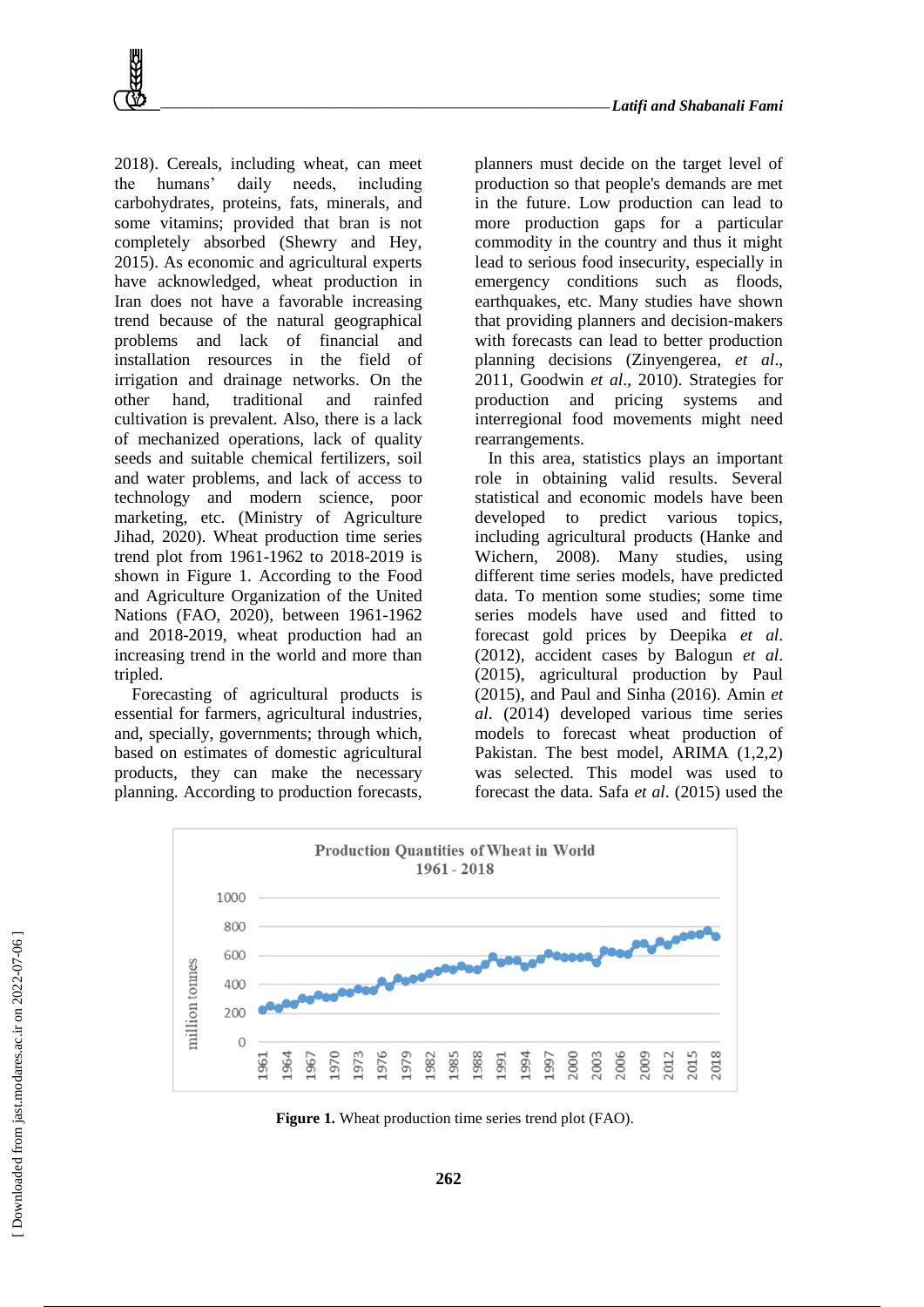Artificial Neural Network (ANN) to model wheat production in Canterbury, New Zealand. Some factors were selected as influential inputs into the model. The final ANN model can predict wheat production based on farm conditions, machinery conditions, and farm inputs. By using various time series models, Asif Masood *et al*. (2018) tried to forecast wheat production in Pakistan. Considering the values close to the production forecast with previous years, the ARIMA model was found to be appropriate. Niazian *et al*. (2018) applied ANN along with the MLR model to predict the seed yield of ajowan through seed yield components. The results showed that the performance of ANN was better than MLR. Nath *et al*. (2019) used Box-Jenkins' ARIMA model to forecast wheat production in India. By fitting ARIMA (1,1,0) model to the data, The results showed an increase in wheat production in the future. Niedbala and Kozlowski (2019) used three independent models for the prediction of yields of wintercultivated wheat by Artificial Neural Networks with MLP topology, based on meteorological data (air temperature and precipitation) in Poland. The results showed that, among different factors, mean of air temperature had the greatest impact on winter wheat yield. Hashemi Nejad *et al*. (2020) tried to explore factors affecting wheat production risk in the bread supply chain in Iran. Using regression analysis, results revealed that wheat production risk was affected by population, wheat imports, rainfall, wheat guaranteed prices, harvested area, and wheat axial plan variables that population, import, rainfall, and the harvested area had a positive effect and guaranteed price and wheat axle plan harmed wheat production risk. Patryk *et al*. (2021) paid attention to environmental variables, such as climatic data, air temperature, and total precipitation, and soil parameters. Their study emphasized that the increasingly common use of remote sensing and photogrammetric tools enables the development of precision agriculture.

By analyzing the available data, the present study aimed to find the best model for predicting wheat production in Iran so that the results would be useful for farmers, researchers, and the government.

# **MATERIALS AND METHODS**

In this study, the data of annual wheat production, total annual precipitation, total applied fertilizer (including nitrogen, potash, and phosphate fertilizers), population, and wheat cultivated area of Iran during 1961- 1962 to 2018-2019 were used (FAO, 2020; CCKP, 2020). In the first step, several univariate time series models such as simple random walk, random walk with drift, linear trend, quadratic trend, simple moving average, simple exponential smoothing, double exponential smoothing, exponential trend, s-curve trend, and Autoregressive Integrated Moving Average (ARIMA) models were fitted to the data to select the best model for forecasting wheat production data. In univariate models, the total wheat production data was divided into training and testing data; training data included 1961-1962 to 2014-2015, and testing data included 2015-2016 to 2018-2019. In the second step, the ANN model was fitted to the data and, finally, the results of univariate models and ANN model were compared.

### **ARIMA Model**

In the 1970s, Box-Jenkins developed the Autoregressive Integrated Moving Average (ARIMA) method, which was used by statisticians and economists to extract a model that would produce and predict time series. This method includes four stages of identification, estimation, diagnosis, and prediction. ARIMA method models static time series based on its past values and error sentences; therefore, it is a parametric method and no independent variables are used. ARIMA (p,q) model is shown as follows: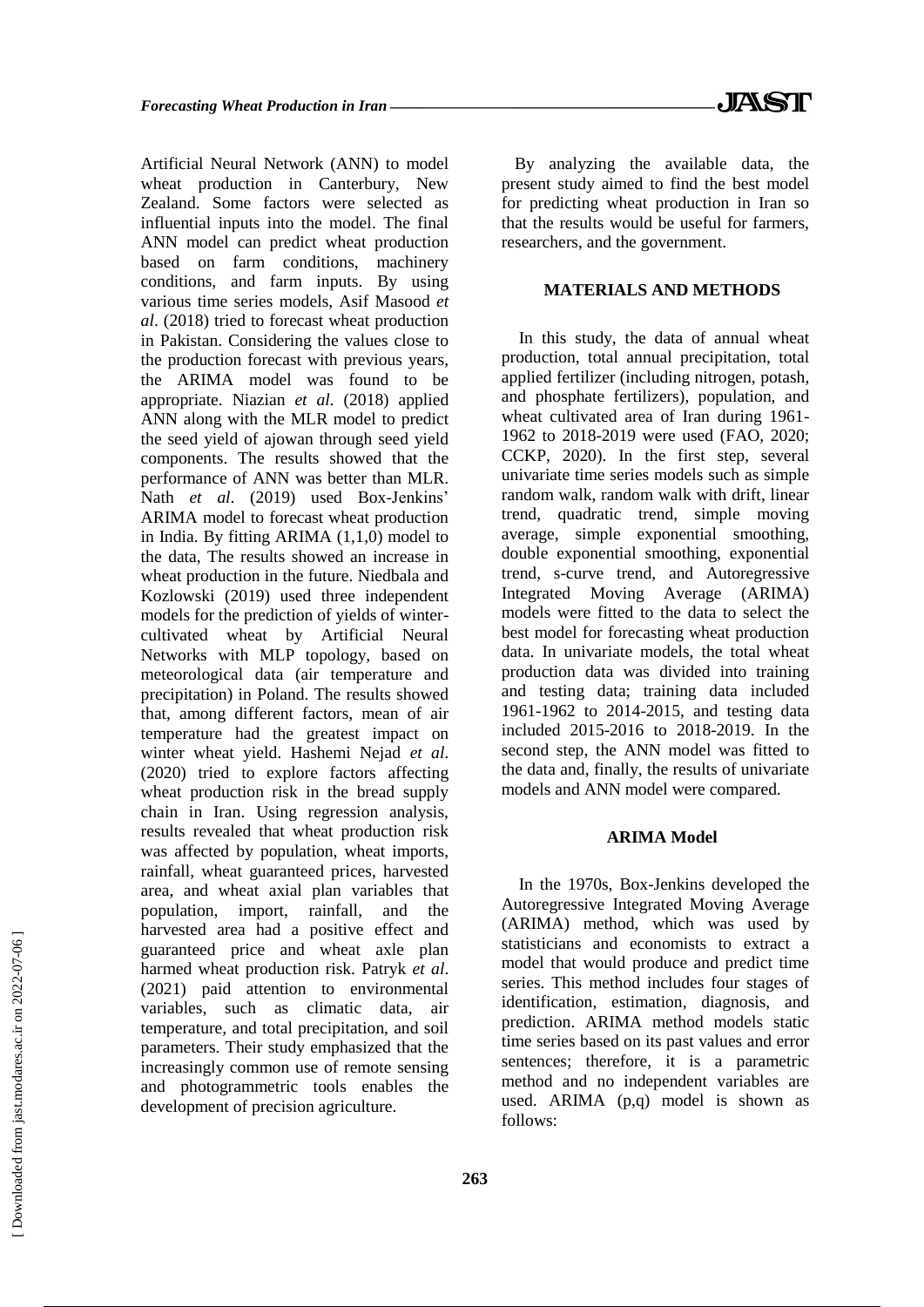#### Z  $^{+}$  $U_t \sim$ iid $(0, \sigma_U^2)$ (1)

{

Where,  $Z_t$  is the original series, for every t, we assume that is independent of  $Z_{t-1}$  +  $Z_{t-2} + \cdots + Z_{t-p}$ . The ultimate goal of the proposed Box-Jenkins model is prediction; therefore, the time series used must be static, because the instability of the time series cause the prediction of the future values of the series to be affected by a random or definite trend in them and thus affecting the results (Gujarati, 2004). Therefore, if we use model ARIMA (p,q) for a non-static time series accumulated of order d, model ARIMA (p,d,q) would be obtained. In the identification stage, p and q values are determined using Autocorrelation Function (ACF) and Partial Autocorrelation Function (PACF) values.

#### **Artificial Neural Network**

Artificial Neural Network (ANN) is used to forecast and model non-linear time series data. This model involves input, hidden, and output nodes. The best network model can be achieved from the appropriate integration of the number of input, hidden, and output nodes that are influenced by the weighted connectivity of each node. Multi-Layer Perceptron (MLP), a back propagation algorithm, is the most common learning algorithm. In MLP models, the output is the function of the linear combination of hidden unit activations; each one is a non-linear function of the weighted sum of inputs (Azadeh *et al*., 2006).

$$
\hat{Z} = F(\alpha_0 + \sum_{j=1}^{m} H(\beta_j + \sum_{i=1}^{n} x_i w_{ij}) \alpha_j)
$$
\n
$$
(2)
$$

Where,  $\hat{Z}$  is the network output;  $\alpha_0$ , and  $\beta_i$  are the output and hidden units biases, respectively.  $W_{ij}$  is the weight from input layer i to hidden unit j, and  $\alpha_i$  is weight from hidden unit j to output.  $x_i$  is the input vector for unit i. F, and H are the output

and hidden unit activation functions (Cheng and Titterington, 1994).

# **Diagnostic Measures**

In this paper, Statgraphics, and Matlab software are used for analyzing wheat production in Iran. If the residuals are obtained randomly, then the models fitted to the data will be acceptable. After fitting different suitable models, the ACF and PACF of these models' residuals are estimated. Three tests were used to test for residual randomness based on ACF and PACF, including the followings:

1. Runs above and below median and counts the number of times the series goes above or below its median. This number is compared to the expected value for a random time series. Small P-values (less than 0.05 if operating at the 5% significance level) indicate that the residuals are not purely random.

2. Runs up and down and counts the number of times the series goes up or down. This number is compared to the expected value for a random time series. Small pvalues indicate that the residuals are not purely random.

3. Ljung-Box Test, which constructs a test statistic based on the first k residual autocorrelations. As with the other two tests, small P-values indicate that the residuals are not purely random (Forecasting Statgraphics 18, 2017).

Since the P-values for all three tests are well above 0.05, there remains no reason for doubting that the residuals are white noise (Box *et al*., 2008).

To measure the accuracy of the fitted model the following methods are used:

1. RMSE (Root Mean Squared Error):

$$
RMSE = \sqrt{\frac{\sum_{i=1}^{m} e_{n+i}^2}{m}}
$$

Where,  $e_{n+i}$  is the residual term of  $(n+i)$ <sup>the</sup> observation, and m is the number of observations.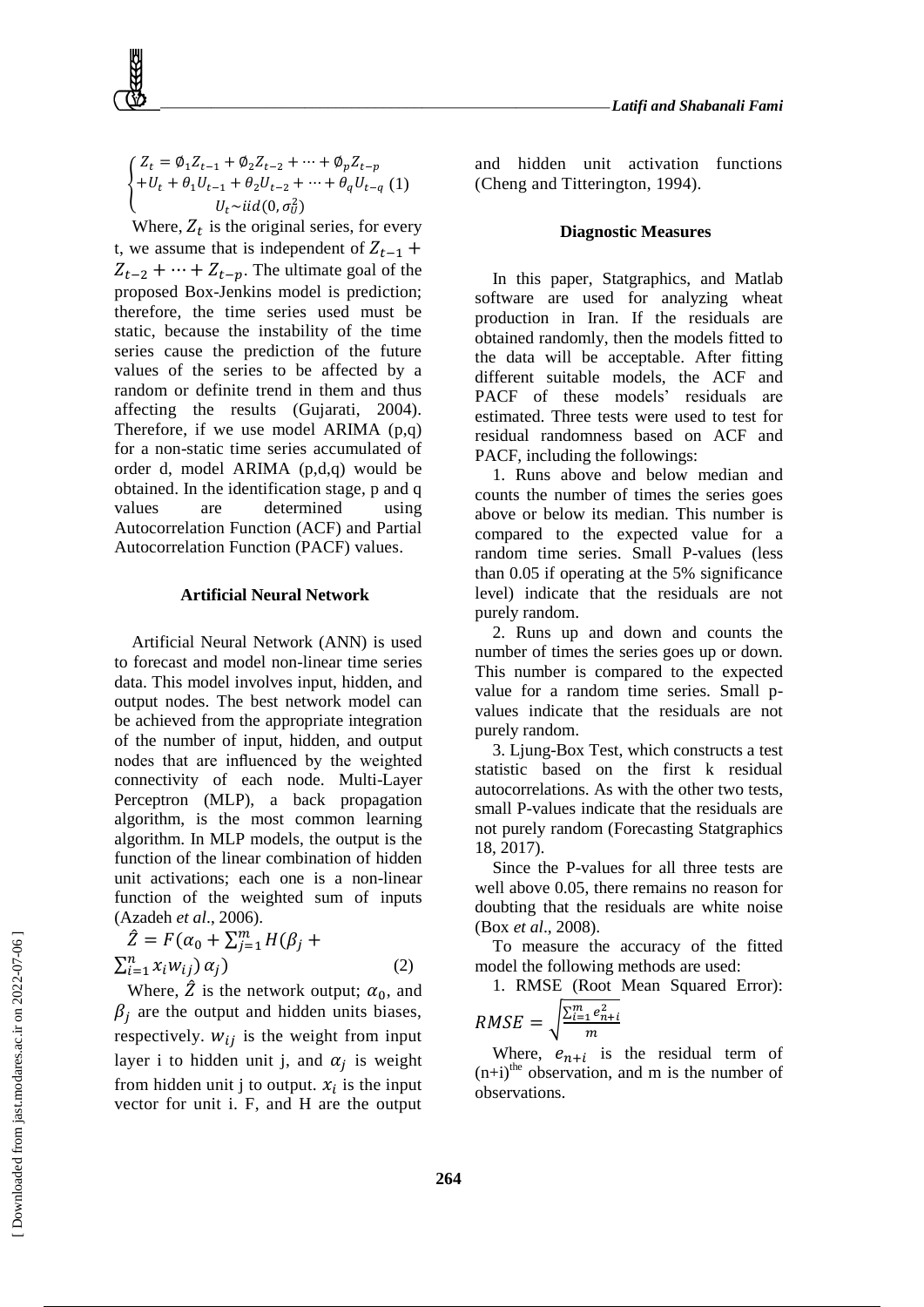2. MAE (Mean Absolute Error):  $MAE =$  $\sum_{i=1}^m |e_{n+i}|$ 

3. MAPE (Mean Absolute Percentage Error): 
$$
MAPE = 100\%
$$
\n $\frac{\sum_{i=1}^{m} \left| \frac{e_{n+i}}{Z_{t+i}} \right|}{m}$ \n4. ME (Mean Error):  $ME = \frac{\sum_{i=1}^{m} e_{n+i}}{m}$ \n5. MPE (Mean Percentage Error):  $MFE = 100\%$ \n $\frac{\sum_{i=1}^{m} \frac{e_{n+i}}{Z_{t+i}}}{m}$ \n $MPE = 100\%$ 

Better models have smaller RMSE, MAE, and MAPE values that measure the variance of the forecasting errors. ME and MPE are measures of bias and should be close to 0 (Forecasting Statgraphics 18, 2017); therefore, the minimal values of these measures suggest a better model with minimum forecasting error (Karim and Akhter, 2010).

6. AIC (Akaike Information Criteria):  $AIC = -2 \ln(\hat{L}) + 2k$ 

Suppose  $\hat{L}$  as the maximum value of the likelihood function for the model and k as the number of estimated parameters in the model (Burnham and Anderson, 2002; Akaike, 1974). The model is defined well in case that its AIC value, compared to other fitted models, is minimal (Tsay, 2005).

7. HQC (Hannan-Quinn Criteria):  $HQC = -2L_{max} + 2k \ln(ln(m))$ 

8. SBIC (Schwarz Bayesian Information Criteria):  $SBIC = -2 \ln(\hat{L}) + 2k \ln(m)$ 

Where,  $L_{max}$  is the log-likelihood. The model with the minimum SBIC value is specified well as other fitted models (Tsay, 2005).

# **RESULTS AND DISCUSSION**

Descriptive statistics of wheat production

data are shown in Table 1. There are descriptive statistics such as average, standard deviation, coefficient of variation, minimum, maximum, range, standard skewness, and standard kurtosis. Standard deviation is one of the scattering indices that averagely shows how far the data is from the mean. If the standard deviation of a set of data is close to zero, it indicates that the data are close to the mean and thus have little scatter; whereas, a large standard deviation indicates a significant dispersion of data. The standard deviation value was 3707530 tons that indicates a significant dispersion of the data. The coefficient of variation expresses the scattering rate per unit of average. Of particular interest are the standardized skewness and standardized kurtosis, which can be used to determine whether the data come from a normal distribution or not. Values of these statistics outside the range of  $-2$  to  $+2$  indicate significant departures from normality, which would tend to invalidate any statistical test regarding the standard deviation (Forecasting Statgraphics 18, 2017). In this case, the standardized skewness value would be within the range expected for the data from a normal distribution. The standardized kurtosis value would be within the range expected for the data from a normal distribution (Statgraphics output).

# **Estimation of the Univariate Time Series Model**

The results of fitting different univariate models to the data of wheat production are compared in Table 2. The model with minimal AIC, HQC, and SBIC values is model M [ARIMA (1,1,1)], which has been selected to generate the forecast data.

The output of the tests that are run on the

**Table.** Summary statistics for annul wheat production data of Iran (1961-1962 to 2018-2019).

| Average | Standard Coefficient<br>deviation of variation | Minimum | Maximum Range |                  | Standard<br>skewness kurtosis | Standard |
|---------|------------------------------------------------|---------|---------------|------------------|-------------------------------|----------|
| 8165160 | 3707530 45.4067%                               | 2468140 | 15886600      | 13418500 1.17502 |                               | -1.44854 |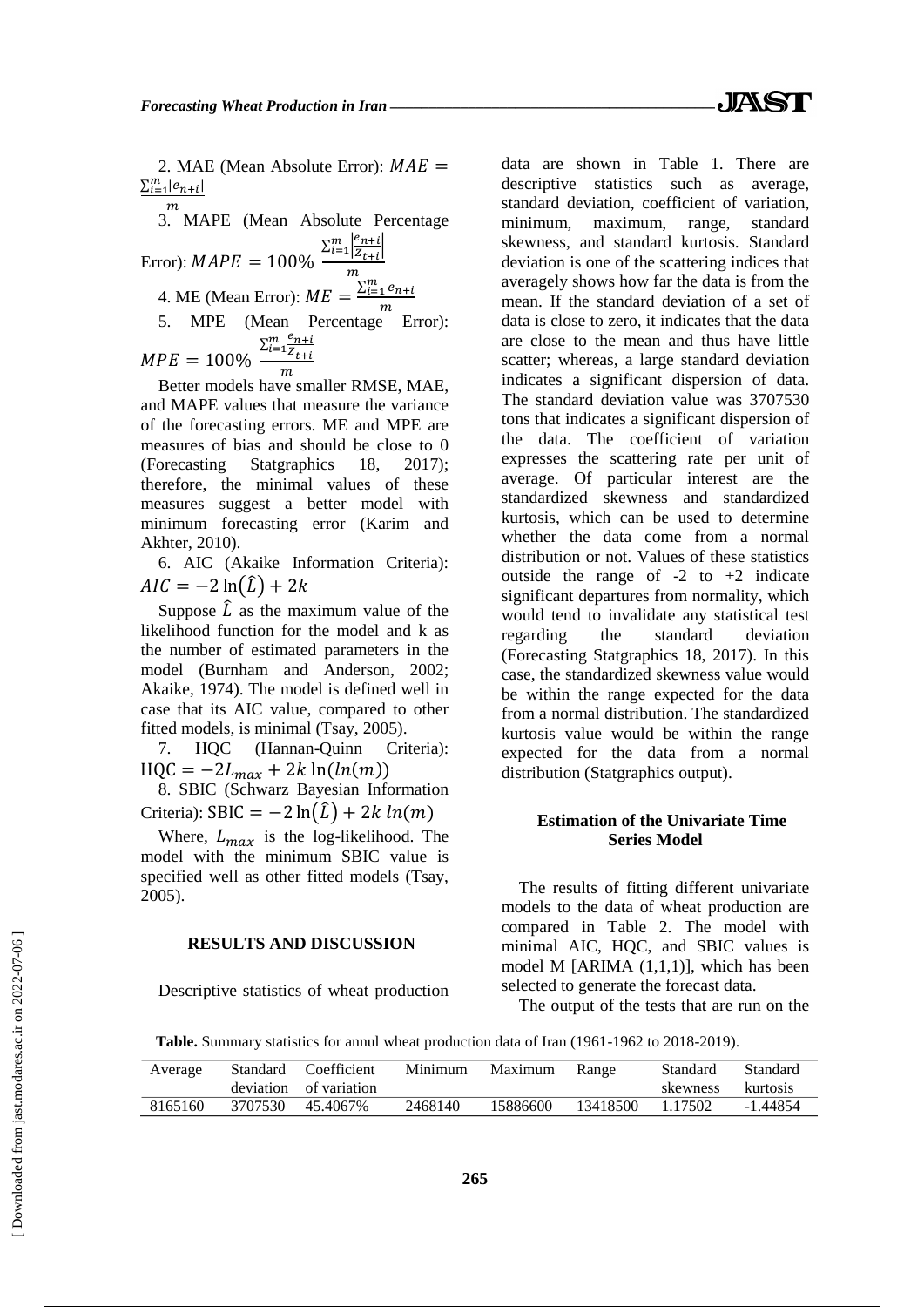| Model <sup>a</sup> | RMSE    | MAE      | MAPE    | MЕ             | <b>MPE</b>  | AIC     | <b>HQC</b> | <b>SBIC</b> |
|--------------------|---------|----------|---------|----------------|-------------|---------|------------|-------------|
| (A)                | 1.76222 | 1.02237  | 12.786  | 0.204051       | 0.960703    | 1.13315 | 1.13315    | 1.13315     |
| (B)                | 1.76593 | 0.983245 | 12.5972 | $-1.09075E-16$ | $-2.13781$  | 1.17184 | 1.18567    | 1.20736     |
| (C)                | 3.70753 | 3.14473  | 51.482  | $-1.01069E-15$ | $-26.7573$  | 2.65522 | 2.66905    | 2.69074     |
| (D)                | 1.74945 | 1.19668  | 13.7903 | $-8.26925E-16$ | $-3.34993$  | 1.18757 | 1.21525    | 1.25862     |
| (E)                | 1.74397 | 1.23766  | 14.6387 | $-5.8191E-16$  | $-2.50275$  | 1.21578 | 1.25729    | 1.32235     |
| (F)                | 2.01326 | 1.39553  | 16.2325 | 0.112803       | $-2.13274$  | 1.46848 | 1.49615    | 1.53953     |
| (G)                | 3.15775 | 2.53492  | 34.1329 | 0.642277       | $-7.51456$  | 2.36868 | 2.39636    | 2.43973     |
| (H)                | 1.76048 | 1.13828  | 13.6493 | 0.30912        | 2.08502     | 1.16566 | 1.1795     | 1.20118     |
| $\rm (I)$          | 1.67147 | 1.0487   | 12.7207 | 0.299341       | 2.05011     | 1.06189 | 1.07573    | 1.10987     |
| $\mathrm{(J)}$     | 1.78783 | 1.07574  | 13.4952 | 0.115115       | 0.138071    | 1.19648 | 1.21032    | 1.23201     |
| (K)                | 1.67398 | 0.981683 | 13.0894 | $-0.137132$    | $-4.64088$  | 1.09937 | 1.12704    | 1.17042     |
| (L)                | 1.88294 | 1.13831  | 14.1924 | 0.0833133      | $-0.777149$ | 1.30015 | 1.31399    | 1.33567     |
| (M)                | 1.45894 | 1.00611  | 12.6793 | $-0.114894$    | -4.48429    | 1.00329 | 1.0448     | 1.09742     |
| (N)                | 1.56819 | 0.956025 | 11.9992 | $-0.0795202$   | $-3.05529$  | 1.03128 | 1.14198    | 1.31548     |
| (O)                | 1.54853 | 0.971844 | 12.3016 | $-0.112574$    | $-4.16063$  | 1.04703 | 1.11622    | 1.22465     |
| (P)                | 1.61492 | 1.10924  | 13.4262 | $-0.129042$    | $-4.85462$  | 1.06202 | 1.10353    | 1.16859     |
| (Q)                | 1.53634 | 0.941404 | 12.0939 | $-0.149372$    | -4.89793    | 1.0657  | 1.14873    | 1.27885     |

**Table 2.** Selecting the best model based on criteria.

 $^{a}$  (A) Random walk; (B) Random walk with drift= 0.204051; (C) Constant mean= 8.16516; (D) Linear trend= 2.44046+0.194058t; (E) Quadratic trend=  $1.81334+0.25677t+0.00106292t^2$ ; (F) Exponential trend= Exp (1.19985+0.0267136t); (G) S-curve trend= Exp (2.15105+-2.03666/t); (H) Simple moving average of 2 terms; (I) Simple exponential smoothing with alpha= 0.6588; (J) Brown's linear exponential smoothing with alpha= 0.3307; (K) Holt's linear exponential smoothing with alpha= 0.6236 and beta= 0.0139; (L) Brown's quadratic exponential smoothing with alpha=  $0.2021$ ; (M) ARIMA (1,1,1) with constant; (N) ARIMA  $(3,1,4)$  with constant; (O) ARIMA  $(0,1,4)$  with constant; (P) ARIMA  $(0,1,2)$  with constant, (Q) ARIMA (2,1,3) with constant.

residuals to determine the suitability of each model for the data are shown in Table 3. An OK means that the model accepted the hypothesis; that is the residuals are purely random. Symbols "\*", "\*\*", and "\*\*\*" mean that the model rejected the hypothesis at the 95, 99, and 99.9% confidence level, respectively, which means that the residuals are not purely random. In Table 3, the model M i.e. ARIMA  $(1,1,1)$ , passed 4 tests (Statgraphics output).

#### **Summary of ARIMA Model Forecast**

Table 4 is the summary of the best univariate model i.e. ARIMA (1,1,1). This table shows the parameters of the model and their significance. At the 95% confidence level, if the p-value is less than 0.05, statistically the parameter is significantly different from zero. P-values for AR (1), MA  $(1)$ , and the constant parameters are less than 0.05; so, it is significantly different from zero. The estimated standard error of the input white noise equals to 1.5683 (Statgraphics output).

# **Estimated Autocorrelations and Partial Autocorrelations for Residuals of ARIMA**

The plots of ACF, PACF, and residual's normal probability are given in Figure 2. Besides, three tests used to test for residual randomness based on ACF and PACF (Table 3) showed that the residuals are white noise. The estimated ACF (PACF) between the residuals at different lags, and also 95% probability limits around zero, are shown in Figure 2. The lag j ACF (PACF) coefficient measures the correlation between the residuals at the time i and i-j. The probability limits show that, at the 95% confidence level, if the probability limits at lag j do not contain the j estimated ACF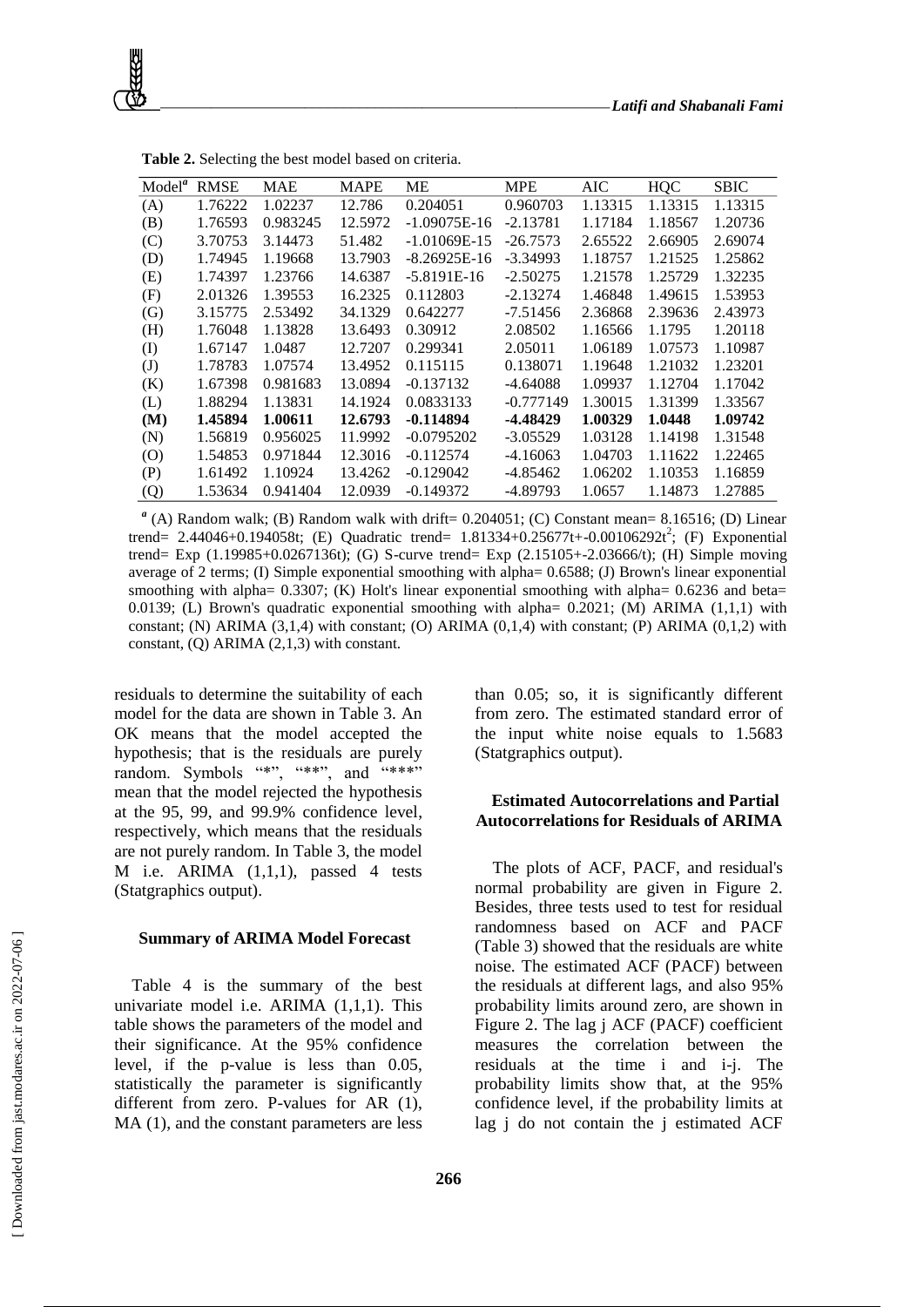| Model                      | <b>RMSE</b> | <b>RUNS</b> | <b>RUNM</b> | <b>AUTO</b> | <b>MEAN</b> | VAR |
|----------------------------|-------------|-------------|-------------|-------------|-------------|-----|
| (A)                        | 1.76222     | OK.         | ОK          | OK          | OK          | *** |
| (B)                        | 1.76593     | OK          | OK          | OK          | OK          | *** |
| (C)                        | 3.70753     | $***$       | ***         | ***         | ***         | **  |
| (D)                        | 1.74945     | $\ast$      | ***         | ***         | ОK          | *** |
| (E)                        | 1.74397     | $\ast$      | ***         | ***         | <b>OK</b>   | *** |
| (F)                        | 2.01326     | ОK          | ***         | ***         | OK          | *** |
| (G)                        | 3.15775     | $\ast$      | ***         | ***         | ***         | *** |
| (H)                        | 1.76048     | $\ast$      | ОK          | OK          | OK          | *** |
| $\rm (I)$                  | 1.67147     | OK          | <b>OK</b>   | OK          | OK          | *** |
| $\mathrm{(J)}$             | 1.78783     | $\ast$      | OK          | OK          | OK          | *** |
| (K)                        | 1.67398     | OK          | <b>OK</b>   | OK          | OK          | *** |
| (L)                        | 1.88294     | **          | OK          | OK          | OK          | *** |
| (M)                        | 1.45894     | OK          | OK          | OК          | OK          | *** |
| (N)                        | 1.56819     | OK.         | OK.         | OK          | OK          | *** |
| (0)                        | 1.54853     | OK          | <b>OK</b>   | OK          | OK          | *** |
| (P)                        | 1.61492     | OK.         | OK          | OK          | OK          | *** |
| $\left( \mathrm{Q}\right)$ | 1.53634     | OK          | OK          | OK          | ОK          | *** |

**Table 1.** Tests to adequate the best model for data.*<sup>a</sup>*

*<sup>a</sup>* RMSE= Root Mean Squared Error; RUNS= Test for excessive runs up and down; RUNM= Test for excessive runs above and below median; AUTO= Ljung-Box test for excessive autocorrelation; MEAN= Test for difference in mean 1st half to 2nd half; VAR= Test for difference in variance 1st half to 2nd half; OK= Not significant (P $>$  = 0.05). \* Marginally significant (0.01< P $\lt$  = 0.05); \*\* Significant (0.001 $\lt$  P $\lt$  = 0.01), \*\*\* Highly significant (P $\leq$  0.001).

**Table 2.** ARIMA Model Summary.

| Parameter | Estimate  | <b>Standard Error</b> |         | P-value  |
|-----------|-----------|-----------------------|---------|----------|
| AR(1)     | 0.507459  | 0.122073              | 4.15702 | 0.000116 |
| MA(1)     | 0.986383  | 0.0185478             | 53.1805 | 0.000000 |
| Constant  | 0.0971988 | 0.024779              | 7.96408 | 0.000000 |

(PACF) coefficient, there is a significant correlation at lag j. None of the ACF (PACF) coefficients in Figure 2 are significant; indicating that the wheat production data are completely random (white noise) (Statgraphics output).

# **Test Data and Forecasting of the ARIMA Model**

The test data set is wheat production data from 2015-16 to 2018-19. To test the fitted model (ARIMA (1,1,1)), the predicted values and the actual values are shown in Table 5. During this period, the actual data, and data forecasted by ARIMA (1,1,1), along with the residuals, are shown in Table 5.

The forecasted data of wheat production based on the ARIMA (1,1,1) model are shown in Table 6 for the next twelve years (2019-2020 to 2030-2031). For these periods, it shows 95% prediction intervals for the forecasted data. Assuming the ARIMA (1,1,1) model to be appropriate for the wheat production data, these prediction intervals indicate that with 95% confidence, the real data at a selected future time are within this distance. The actual and forecasted data, with 95% limits plot, is shown in Figure 3 (Statgraphics output).

# **Estimation of the ANN Model**

Many factors affect production of wheat. Due to the limitations to get access to data for some factors in the selected period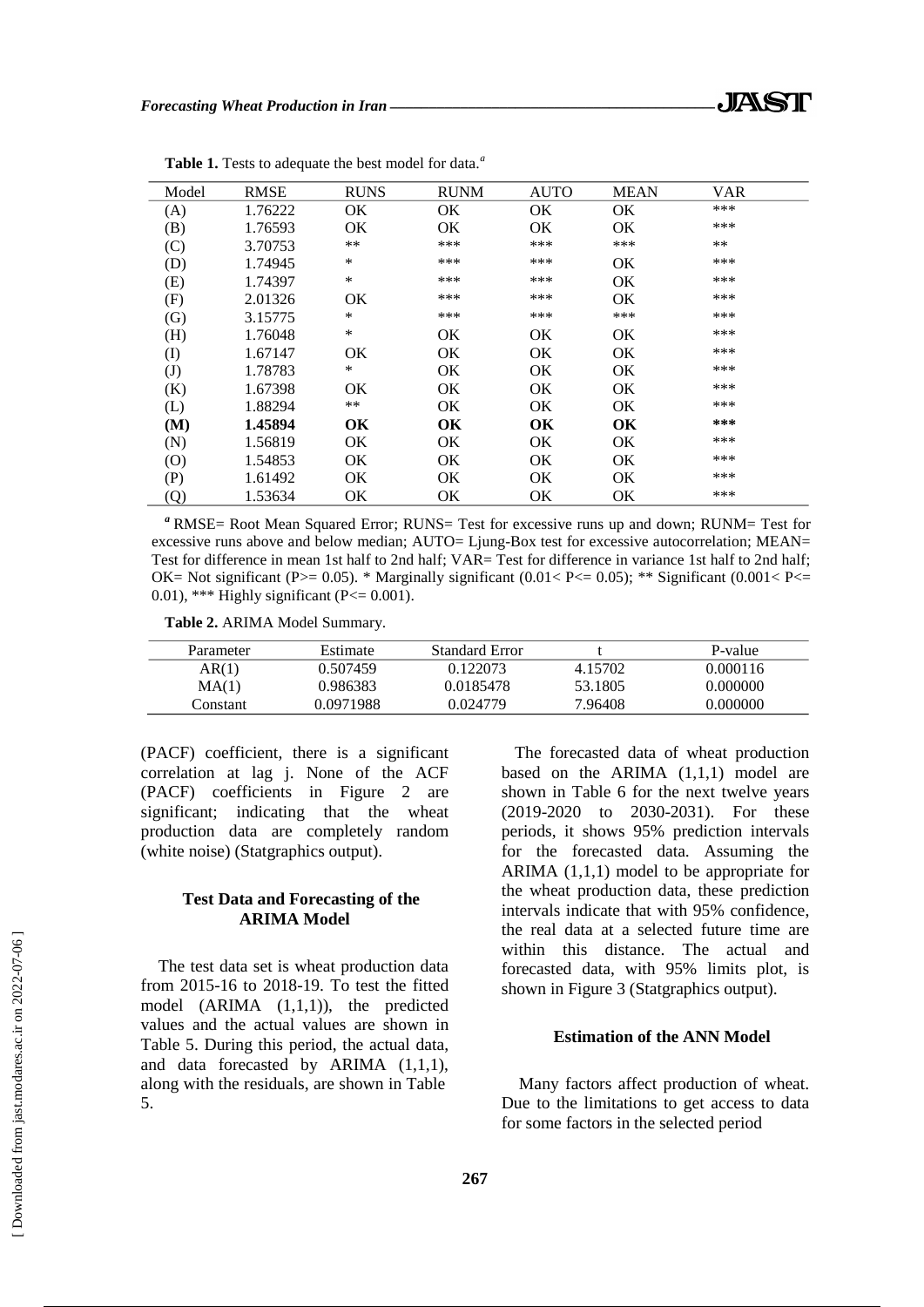

**Figure 2.** Residual Autocorrelations, Partial Autocorrelations, and normal probability plots for wheat production in Iran.



Figure 3. The actual and forecasted data plot of wheat production based on ARIMA (1,1,1) model.

**Table 5.** The predicted values and the actual values of wheat production (million tons) in 2015-2016 to 2018-2019.

| Period  | Actual Data | <b>Forecasted Data</b> | Residual    |  |
|---------|-------------|------------------------|-------------|--|
| 2015-16 | 11.5223     | 12.017                 | $-0.494688$ |  |
| 2016-17 | 14.592      | 12.5863                | 2.00571     |  |
| 2017-18 | 14.0        | 14.2685                | $-0.268548$ |  |
| 2018-19 | 14.5        | 14.0617                | 0.438326    |  |

**Table 6.** The predicted values of wheat production (million tons) based on ARIMA (1,1,1) model for 2019-20 to 2030-31.

| Period      | Forecast | Lower 95% Limit | Upper 95% Limit |  |
|-------------|----------|-----------------|-----------------|--|
| 2019-20     | 14.4186  | 11.2743         | 17.5628         |  |
| $2020 - 21$ | 14.4744  | 10.9289         | 18.02           |  |
| 2021-22     | 14.6     | 10.9483         | 18.2517         |  |
| 2022-23     | 14.7609  | 11.077          | 18.4449         |  |
| 2023-24     | 14.9398  | 11.2444         | 18.6351         |  |
| 2024-25     | 15.1277  | 11.4275         | 18.8279         |  |
| 2025-26     | 15.3203  | 11.6175         | 19.0231         |  |
| 2026-27     | 15.5152  | 11.8107         | 19.2198         |  |
| 2027-28     | 15.7114  | 12.0054         | 19.4173         |  |
| 2028-29     | 15.9081  | 12.201          | 19.6152         |  |
| 2029-30     | 16.1051  | 12.3969         | 19.8133         |  |
| 2030-31     | 16.3023  | 12.593          | 20.0115         |  |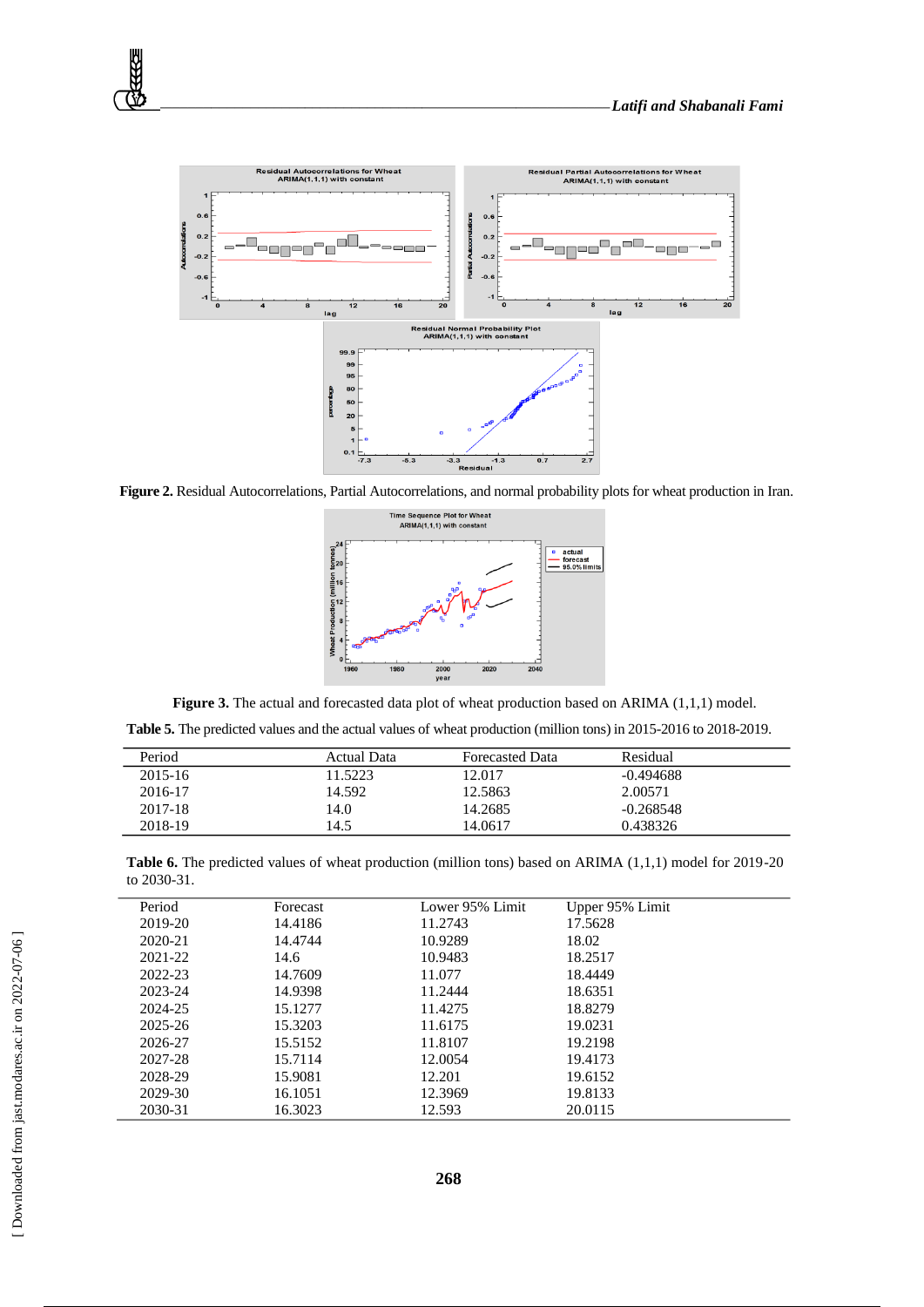studied, some assumed important factors were examined viz., total annual precipitation (mm), total applied fertilizer (covering nitrogenous, potash, and phosphate fertilizers) (tons), population, and wheat cultivated area (ha) since 1961-1962 to 2018-2019 in Iran. These factors were found to have significant correlations with the wheat production (FAO, 2020; CCKP, 2020). To run the ANN model, total annual precipitation, total applied fertilizer, population, and wheat cultivated area since 1961-1962 to 2018-2019, as input variables, and wheat production during the same period, as output variables, were applied. ANN model can be successfully tuned to explain the influence of direct and indirect effects on wheat production. The sample size used in this research was 58. Seventy percent of the data (40 samples) that were randomly used for running the model, while for each validation and testing, 15% of the remaining data (9 samples) were selected and used. After many trials by Matlab software, the MLP Neural Network model

with five hidden layers was chosen. This model had the minimum value of MSE and, consequently, was selected as the optimum model. The MSE measures of the selected ANN-MLP model was estimated to be 0.298, 0.153, and 0.487 on training, validation, and testing data that were the lowest MSE values among several NN models considered in this research. Furthermore, it is lower than the ARIMA  $(1,1,1)$  model. As shown in Figure 4, wheat production estimated by the ANN-MLP for 99 and 99% of the actual variabilities in training and validation data, respectively. The correlation between observed and predicted wheat production is very high, with  $R^2 = 0.98$  and r= 0.99 (training). The observed and predicted values of wheat production by the ANN-MLP model are indicated in Figure 5. It is inferred that the predicted value is very close to the actual value. The values of RMSE, MSE, and MAPE of the ANN-MLP model were much lower when compared to the ARIMA (1,1,1) model, as shown in Table 7.



**Figure 4**. Relationships between observed and predicted wheat production in training, validation, test, and all data using the Artificial Neural Networks model.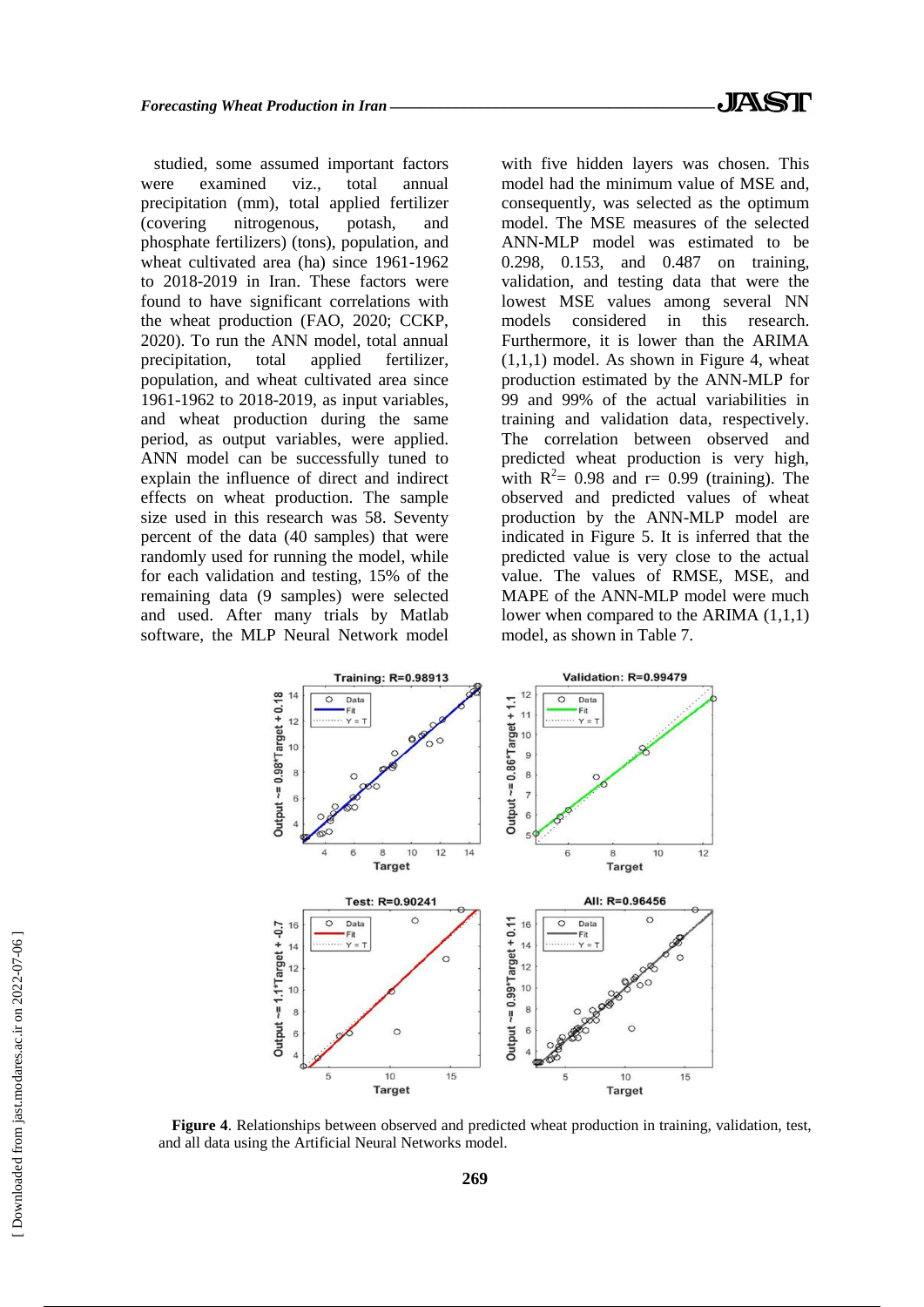

**Figure 1**. Observed and predicted values of wheat production based on the Artificial Neural Networks model.

**Table 3.** MSE, RMSE, and MAPE of the ARIMA and ANN models.

|                 | MSE     | RMSE    | <b>MAPE</b> |  |
|-----------------|---------|---------|-------------|--|
| ARIMA $(1,1,1)$ | 2.12851 | . 45894 | 12.6793     |  |
| ANN-MLP         | 0.1525  | ).3905  | 0.4231      |  |

#### **DISCUSSION**

The production of wheat, as a vital natural resource, Must be planned properly In Iran; wheat is a staple food and its production is very important for the country. In this study, first, different univariate models of the time series were fitted to the wheat production data, and the best model was selected. Based on the minimum AIC, HQC, and SBIC values, the best model was ARIMA (1,1,1). Using this model, wheat production is forecasted for the next twelve years, which predictions showed that in the absence of any shocks and changes in major agricultural prices, agricultural policies, and consumer food patterns, wheat production continues to increase from 2019-20 to 2030- 31. Also, to get better results in this study, we have used ANN as a prediction tool and chose four significant factors (total annual precipitation, total applied fertilizer, population, and wheat cultivated area) in wheat production. The MLP Neural Network model with five hidden layers with the lowest MSE was selected. Comparison between the ANN model and the ARIMA  $(1,1,1)$  model showed that RMSE=0.391, MSE=0.153, and MAPE=0.4231 of the ANN model were much lower than that of the ARIMA(1,1,1) model (Table 7). As shown in Table 7, using some variables such as precipitation, applied fertilizer, population, and wheat cultivated area would improve the ability of decision-makers to look at the problem from various perspectives and develop solutions. So, these findings are in line with other studies carried out by Safa et al. (2015), Niedbala and Kozlowski (2019), and Patryk et al. (2021). It is suggested that with accurate data, the other parameters such as climate data, soil parameters, and so on, should be studied to obtain more accurate results for wheat production. Also, comparing the results of this research with the study of Hashemi Nejad et al. (2020), the government and the Ministry of Agriculture, taking into account the increase in population in the future, must make the right planning and policies to ensure food security of the people. Besides, by using the exact data, the governments can handle the storage, transport, and distribution of wheat. In general, accurate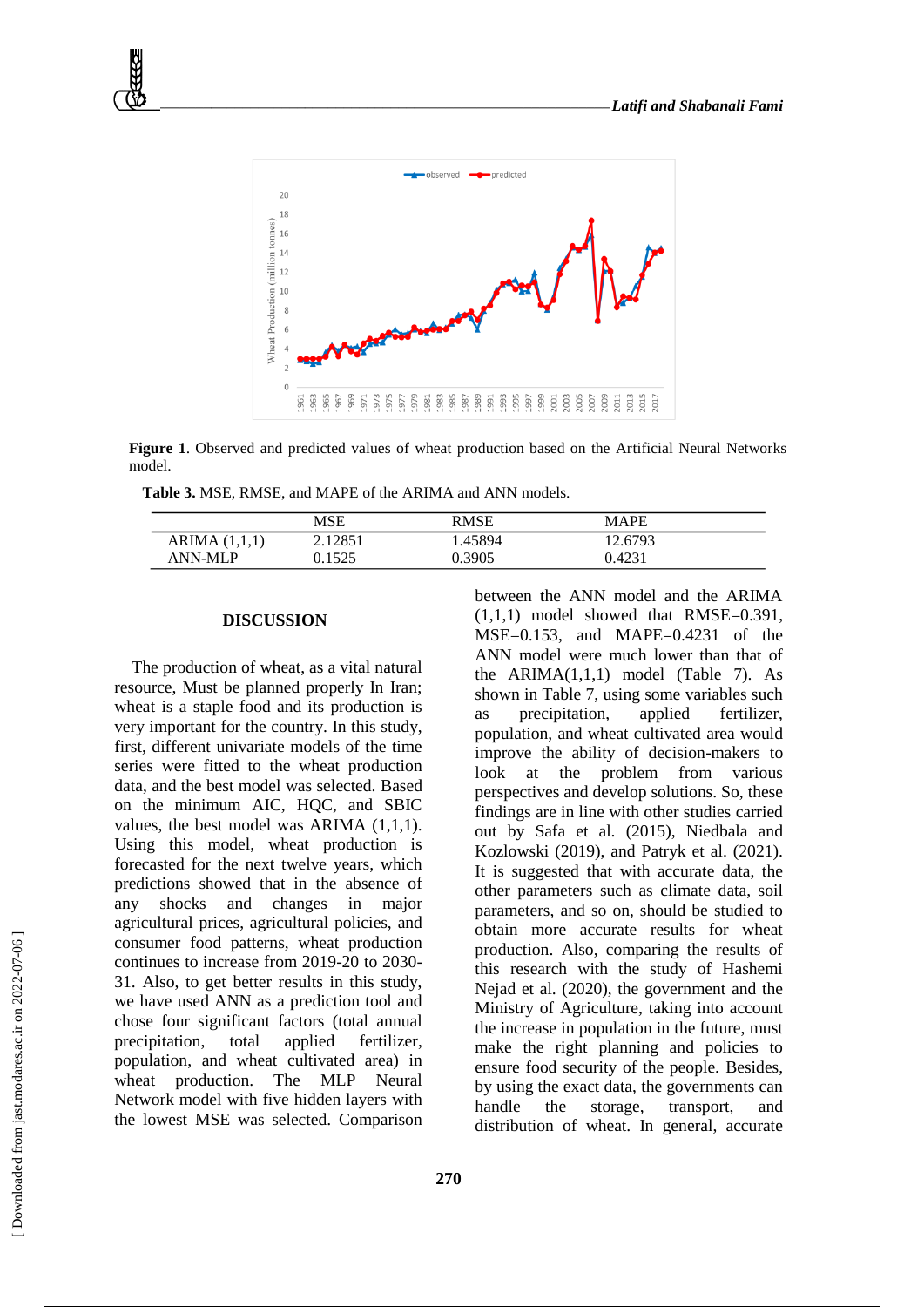predicting plays an important role in reducing food instability and price determination.

#### **CONCLUSIONS**

The results of this study showed the power of ANN models to predict wheat production indicating efficient result than using the ARIMA model. Thus, this ANN-MLP model for the prediction of wheat production in the future can be a good solution to ensure the food security of people in the country. Due to the high importance of the harvested area in wheat production, there is a risk that farmers will not significantly devote their arable land to wheat production. It is suggested that, according to experts, a limit should be set not only for the wheat cultivated area but also for all factors affecting it. Through proper promotion among the villagers, steps should be taken to spread the proper and efficient use of the facilities. Also, it is suggested that the government increase its declared rate every year in proportion to production costs to be an incentive for more farmers to produce. This study and its results can be useful for the government, the Ministry of Agriculture, and all researchers who are eager to study more in this field, and also designing their management methods and economic precautions. It is suggested that, according to experts, a limit should be set not only for the wheat cultivated area but also for other factors affecting it such as total applied fertilizer, and population. Through proper promotion among the villagers, steps should be taken to spread the proper and efficient use of the facilities. Due to necessity of using annual data in this study and the need to investigate many observations, disability to access appropriate data of other effective variables on an annual at the large scale level were one of the limitations of the study. This inhibited the researchers to examine the relationship between production and these variables. On the other hand, because the study was carried out on a large scale and across the whole country, the local climatic variations in the country could not been taken into account. Therefore, regional climatic variations could be studied in the future.

### **REFERENCES**

- Akaike, H. 1974. A New Look at the Statistical Model Identification. *IEEE Trans. Automat. Contr.,* **19(6):** 716–723.
- 2. Amin, M., Amanullah, M. and Akbar, A. 2014. Time Series Modeling for Forecasting Wheat Production of Pakistan. *J. Anim. Plant Sci.,* **24(5):** 1444-1451.
- 3. Asif Masood, M., Irum R. and Saleem A. 2018. Forecasting Wheat Production Using Time Series Models in Pakistan. *Asian J. Agric. Rural Dev.,* **8(2):** 172-177.
- 4. Azadeh, A., Ghaderi, S. F., Anvari, M. and Saberi, M. 2006. Measuring Performance Electric Power Generations Using Artificial Neural Networks and Fuzzy Clustering. *Proceedings of the 32nd Annual Conference of the IEEE Industrial Electronics Society IECON'06*, Conservatoire National des Arts & Metiers, Paris, France.
- 5. Balogun, O. S., Awoeyo, O. O., Akinrefon, A. A. and Yami, A. M. 2015. On the Model Selection of Road Accident Data in Nigeria: A Time Series Approach. *Am. J. Res. Commun.,* **3(5):** 139-177.
- 6. Box, G. and Jenkins, G. 1970. *Time Series Analysis: Forecasting and Control.* Holden-Day, San Francisco. http://www.ru.ac.bd/stat/wpcontent/uploads/sites/25/2019/03/504\_05\_B ox\_Time-Series-Analysis-Forecasting-and-Control-2015.pdf.
- 7. Box, G., Jenkins, G. and Reinsel, G. C. 2008. Multivariate Time Series Analysis. *In Time Series Analysis.* https://Doi.org/10.1002/9781118619193.ch1 4.
- 8. Burnham, K. P. and Anderson, D. R. 2002. *Model Selection and Multimodel Inference: A Practical Information-Theoretic Approach.* Springer, New York. [http://ecologia.ib.usp.br/bie5782/lib/exe/fetc](http://ecologia.ib.usp.br/bie5782/lib/exe/fetch.php?media=bie5782:pdfs:burnham_anderson2002.pdf) [h.php?media=bie5782:pdfs:burnham\\_anders](http://ecologia.ib.usp.br/bie5782/lib/exe/fetch.php?media=bie5782:pdfs:burnham_anderson2002.pdf) [on2002.pdf.](http://ecologia.ib.usp.br/bie5782/lib/exe/fetch.php?media=bie5782:pdfs:burnham_anderson2002.pdf)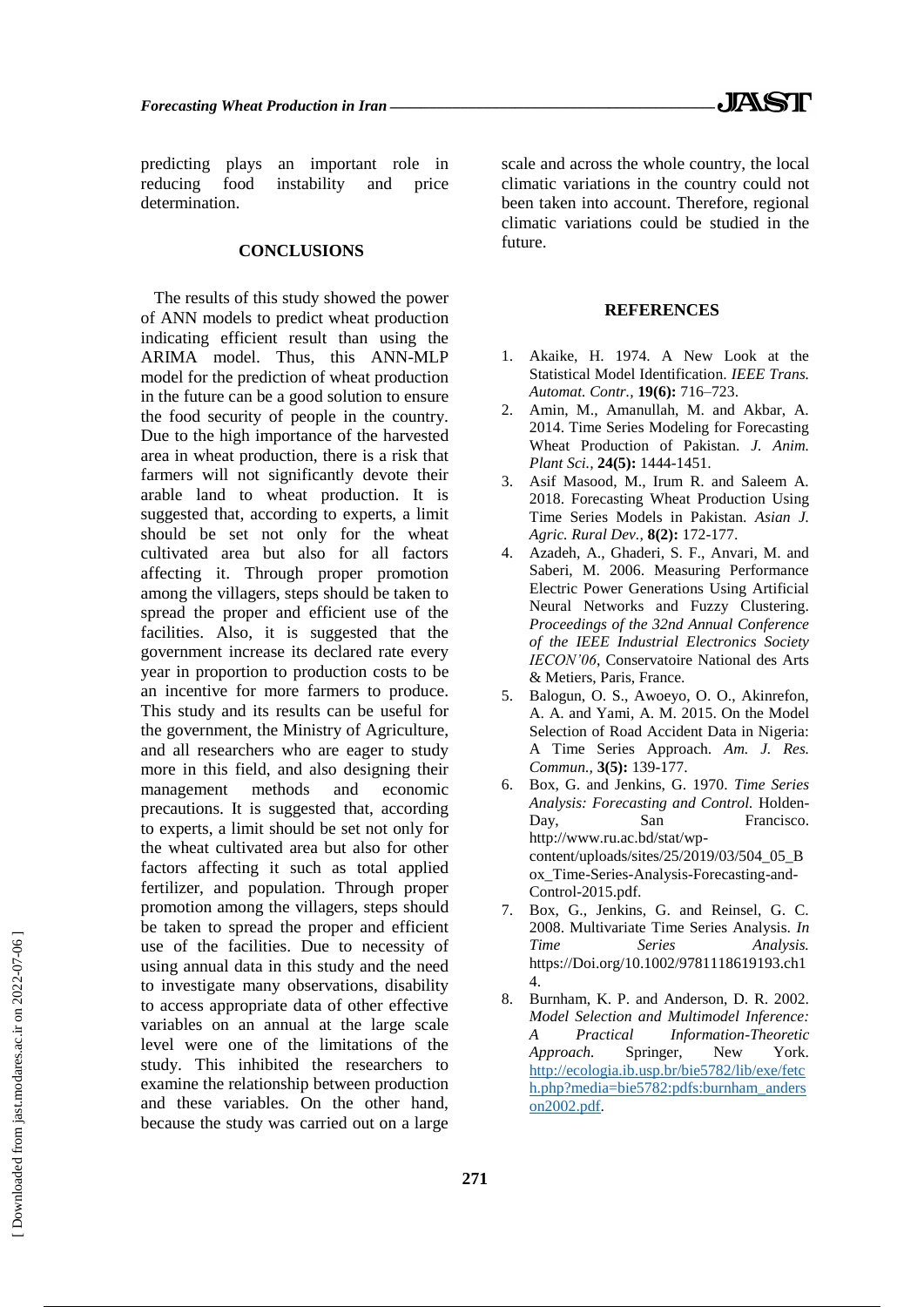- 9. Cheng, B. and Titterington, D. M. 1994. Neural Networks: A Review from a Statistical Perspective. *Stat. Sci.,* **9(1):** 2–30.
- 10. Deepika, M. G., Gautam, N. and Rajkumar, M. 2012. Forecasting Price and Analyzing Factors Influencing the Price of Gold Using ARIMA Model and Multiple Regression Analysis. *IJRMEC*, **2(11):** 548-563.
- 11. FAO. 2020. Food and Agriculture Organization of the United Nations. https://www.fao.org/faostat/en/#data/QC
- 12. Farajzadeh, Z., and Shahvali, O. 2009. Forecasting Agricultural Crops Prices: Case Study of Cotton, Rice and Saffron*. Agricultural Economics and Development,* **17(67):** 43-71. (in Persian)
- 13. Forecasting Statgraphics 18. 2017. *Statgraphics Technologies*. Inc. https://cdn2.hubspot.net/hubfs/402067/statdi splay.pdf.
- 14. Goodwin, P., Onkal. D. and Thomas, M. 2010. Do Forecasts Expressed as Prediction Intervals Improve Production Planning Decisions? *Eur. J. Oper. Res.,* **205**: 195– 201.
- 15. Gujarati, N. D. 2004. *Basic Econometrics.* 4th Edition, Tata McGraw-Hill, New Delhi, pp. 748-807.
- 16. Hanke, J. E. and Wichern, D. W. 2008. *Business Forecasting.* Pearson Education, New Delhi. https://www.pearson.com/us/highereducation/program/Hanke-Business-Forecasting-9th-Edition/PGM58861.html.
- 17. Hashemi Nejad, A., abdeshahi, A., Ghanian, M. and Khosravipour, B. 2020. Analyzing Factors Affecting Wheat Production Risk in Iran. *Journal of Agricultural Economics and Development,* **33(4):** 329-338. (in Persian).
- 18. Karim, R. and Akhter, M. 2010. Forecasting of Wheat Production in Bangladesh. *Bangladesh J. Agric. Res.,* **35(1):** 17-28.
- 19. Latifi, Z., and Shabanali Fami, H. 2020. Investigating the Technical Efficiency of Date Palm Cultivation Using the Data Envelopment Analysis. *IJAMAD,* **10(4):** 383-399.
- 20. Ministry of Agriculture Jihad. 2020. Agricultural Statistics-Crops. https://www.maj.ir/
- 21. Nath, B., Dhakre, D. S. and Bhattacharya, D. 2019. Forecasting Wheat Production in India: an ARIMA Modelling Approach. *J. Pharmacogn. Phytochem.,* **8(1):** 2158–2165.
- 22. Niazian, M., Sadat-Noori, S. A. and Adibpour, M. 2018. Modeling the Seed Yield of Ajowan (Trachyspermum ammi L.) Using Artificial Neural Network and Multiple Linear Regression Models. *Ind. Crops Prod.,* **117:** 224-234.
- 23. Niedbala, G. and Kozlowski, J. R. 2019. Application of Artificial Neural Networks for Multi-Criteria Yield Prediction of Winter Wheat. *J. Agr. Sci. Tech.,* **21(1):** 51-61.
- 24. Patryk, H., Piekutowska, M. and Niedbala, G. 2021. Selection of Independent Variables for Crop Yield Prediction Using Artificial Neural Network Models with Remote Sensing Data. *Land*, 10(6): 609.
- 25. Paul, R. K. 2015. ARIMAX-GARCH-WAVELET Model for Forecasting Volatile Data. *Model Assist. Stat. Appl.,* **10(3):** 243- 252.
- 26. Paul, R. K. and Sinha, K. 2016. Forecasting Crop Yield: A Comparative Assessment of ARIMAX and NARX Model. *RASHI,* **1(1):** 77-85.
- 27. Safa, M., Samarasinghe, S. and Nejat, M. 2015. Prediction of Wheat Production Using Artificial Neural Networks and Investigating Indirect Factors Affecting It: Case Study in Canterbury Province, New Zealand. *J. Agr. Sci. Tech.,* **17(4):** 791-803.
- 28. Salami, H. and Mohtashami, T. 2014. The Projection Model of Iran's Crop Production in 2025. *Iranian Journal of Agricultural Economics and Development Research,* **45(4):** 585-599. (In Persian).
- 29. Shahriar, N. and Ghashghaei, Sh. (2018). Forecasting Global Wheat Prices and Influences on Currency Reserve in Iran. *J. Financ. Econ. (Financial Economics and Development),* **11(41):** 225-241.
- 30. Shewry, P. R. and Hey, S. J. (2015). The Contribution of Wheat to Human Diet and Health. *Food Energy Secur.,* **4(3):** 178–202.
- 31. Tsay, R. 2005. Multivariate Time Series Analysis and Its Applications. Doi:10.1002/0471746193.ch8.
- 32. World Bank Group. 2020. *Climate Change Knowledge Portal (CCKP).* https://climateknowledgeportal.worldbank.o rg.
- 33. Zinyengerea, N., Mhizha, T., Mashonjowa, E., Chipindu, B., Geerts, S. and Raes, D.